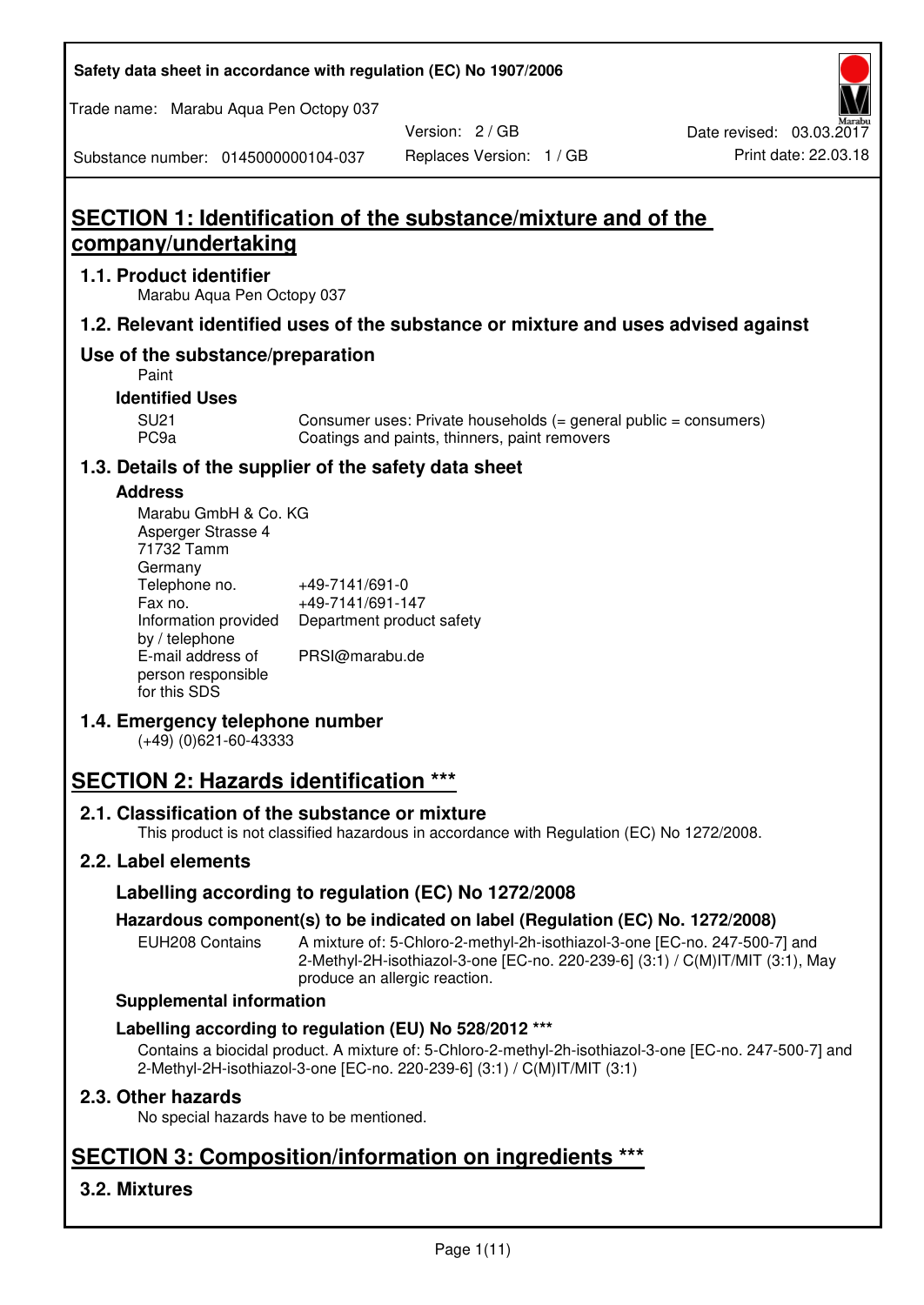| Safety data sheet in accordance with regulation (EC) No 1907/2006                                                                                                 |                                                                                                                         |                      |                                                      |                                                                  |      |                                                  |
|-------------------------------------------------------------------------------------------------------------------------------------------------------------------|-------------------------------------------------------------------------------------------------------------------------|----------------------|------------------------------------------------------|------------------------------------------------------------------|------|--------------------------------------------------|
| Trade name: Marabu Aqua Pen Octopy 037                                                                                                                            |                                                                                                                         |                      |                                                      |                                                                  |      |                                                  |
| Substance number: 0145000000104-037                                                                                                                               |                                                                                                                         | Version: 2 / GB      |                                                      | Replaces Version: 1 / GB                                         |      | Date revised: 03.03.2017<br>Print date: 22.03.18 |
| <b>Chemical characterization</b>                                                                                                                                  |                                                                                                                         |                      |                                                      |                                                                  |      |                                                  |
| Paint based on water                                                                                                                                              |                                                                                                                         |                      |                                                      |                                                                  |      |                                                  |
| <b>Hazardous ingredients</b>                                                                                                                                      |                                                                                                                         |                      |                                                      |                                                                  |      |                                                  |
| <b>Ethanediol</b><br>CAS No.<br>EINECS no.<br>Registration no.<br>Concentration                                                                                   | $107 - 21 - 1$<br>203-473-3<br>01-2119456816-28<br>$>=$                                                                 | 1                    | $\lt$                                                | 10                                                               | $\%$ |                                                  |
| Classification (Regulation (EC) No. 1272/2008)                                                                                                                    | Acute Tox. 4<br>STOT RE 2                                                                                               |                      | H302<br>H373                                         |                                                                  |      |                                                  |
| <b>Bronopol (INN)</b><br>CAS No.<br>EINECS no.<br>Concentration                                                                                                   | $52 - 51 - 7$<br>200-143-0<br>$>=$                                                                                      | 0,01                 | $\lt$ $\lt$                                          | 0,1                                                              | $\%$ |                                                  |
| Classification (Regulation (EC) No. 1272/2008)                                                                                                                    |                                                                                                                         |                      |                                                      |                                                                  |      |                                                  |
|                                                                                                                                                                   | Eye Dam. 1<br>Skin Irrit. 2<br>STOT SE 3<br>Acute Tox. 4<br>Acute Tox. 4<br>Aquatic Acute 1<br><b>Aquatic Chronic 1</b> |                      | H318<br>H315<br>H335<br>H302<br>H312<br>H400<br>H410 |                                                                  |      |                                                  |
| Concentration limits (Regulation (EC) No. 1272/2008)                                                                                                              | Aquatic Acute 1<br>Aquatic Chronic H410                                                                                 | H400                 | $M = 1$                                              | $M = 10$                                                         |      |                                                  |
| A mixture of: 5-Chloro-2-methyl-2h-isothiazol-3-one [EC-no. 247-500-7] and<br>2-Methyl-2H-isothiazol-3-one [EC-no. 220-239-6] (3:1) / C(M)IT/MIT (3:1)<br>CAS No. | 55965-84-9                                                                                                              |                      |                                                      |                                                                  |      |                                                  |
| Concentration                                                                                                                                                     |                                                                                                                         |                      | $\,<\,$                                              | 0,0015                                                           | $\%$ |                                                  |
| Classification (Regulation (EC) No. 1272/2008)                                                                                                                    | Acute Tox. 3<br>Aquatic Chronic 1<br>Aquatic Acute 1<br>Skin Sens. 1<br>Skin Corr. 1B<br>Acute Tox. 3<br>Acute Tox. 3   |                      | H331<br>H410<br>H400<br>H317<br>H314<br>H311<br>H301 |                                                                  |      |                                                  |
| Concentration limits (Regulation (EC) No. 1272/2008)                                                                                                              | Skin Corr. 1B                                                                                                           | H314                 | $>= 0,6$                                             |                                                                  |      |                                                  |
|                                                                                                                                                                   | Eye Irrit. 2<br>Skin Irrit. 2<br>Skin Sens. 1                                                                           | H319<br>H315<br>H317 |                                                      | $\epsilon = 0.06 < 0.6$<br>$\epsilon = 0.06 < 0.6$<br>$= 0,0015$ |      |                                                  |
| <b>Further ingredients ***</b>                                                                                                                                    |                                                                                                                         |                      |                                                      |                                                                  |      |                                                  |
| Glycerol                                                                                                                                                          |                                                                                                                         |                      |                                                      |                                                                  |      |                                                  |
| CAS No.<br>EINECS no.                                                                                                                                             | $56 - 81 - 5$<br>200-289-5                                                                                              |                      |                                                      |                                                                  |      |                                                  |
| Concentration                                                                                                                                                     | $>=$                                                                                                                    | 10 <sup>°</sup>      | $\,<\,$                                              | 25                                                               | $\%$ | $[3]$                                            |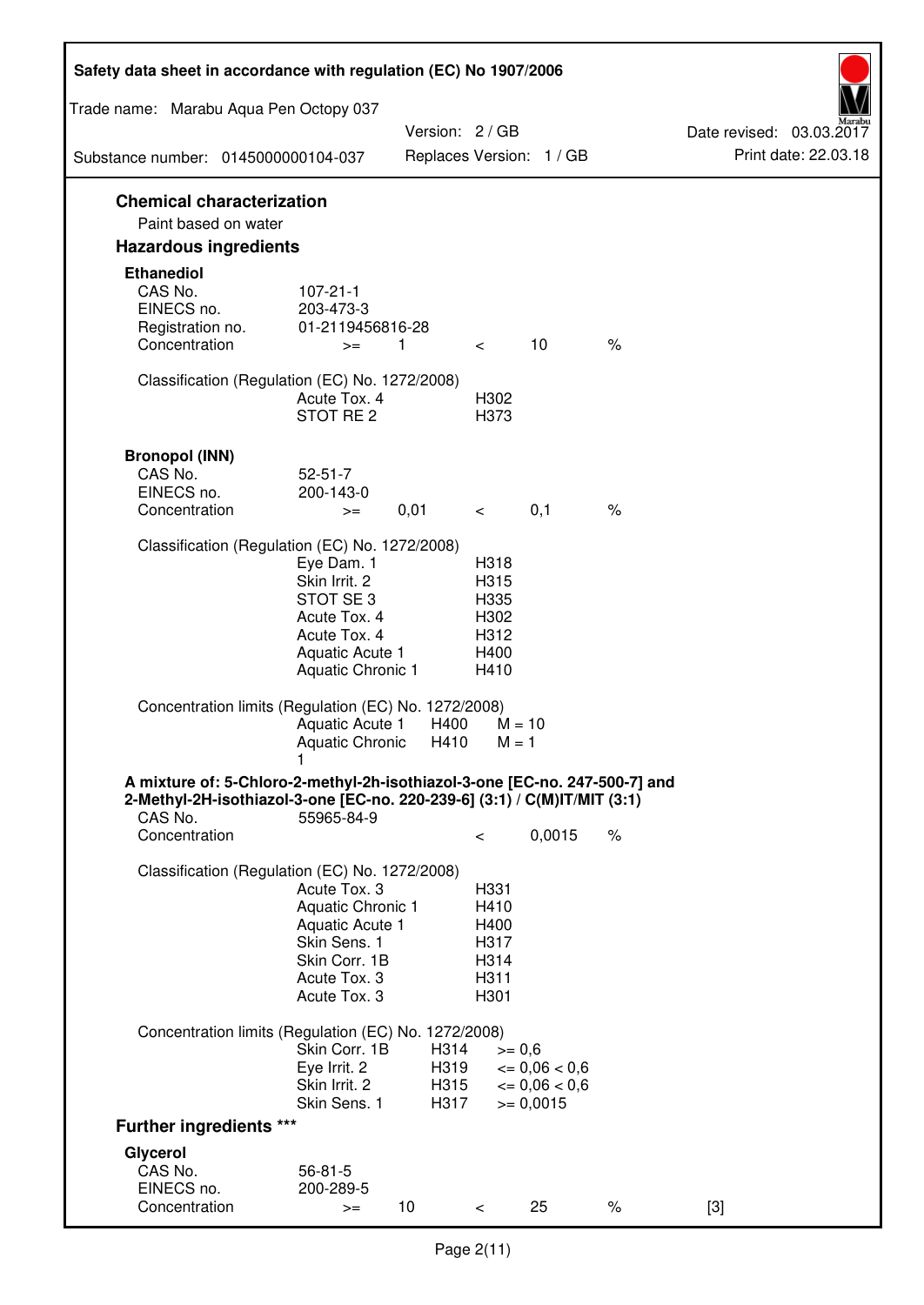| Safety data sheet in accordance with regulation (EC) No 1907/2006                                                                                                                  |                          |                                                  |
|------------------------------------------------------------------------------------------------------------------------------------------------------------------------------------|--------------------------|--------------------------------------------------|
| Trade name: Marabu Aqua Pen Octopy 037                                                                                                                                             |                          |                                                  |
|                                                                                                                                                                                    | Version: 2/GB            | Date revised: 03.03.2017<br>Print date: 22.03.18 |
| Substance number: 0145000000104-037                                                                                                                                                | Replaces Version: 1 / GB |                                                  |
|                                                                                                                                                                                    |                          |                                                  |
|                                                                                                                                                                                    |                          |                                                  |
| $\star$                                                                                                                                                                            |                          |                                                  |
| [3] Substance with occupational exposure limits                                                                                                                                    |                          |                                                  |
| <b>SECTION 4: First aid measures</b>                                                                                                                                               |                          |                                                  |
| 4.1. Description of first aid measures                                                                                                                                             |                          |                                                  |
| After skin contact                                                                                                                                                                 |                          |                                                  |
| Wash with plenty of water and soap. Do NOT use solvents or thinners.                                                                                                               |                          |                                                  |
| After eye contact                                                                                                                                                                  |                          |                                                  |
| Separate eyelids, wash the eyes thoroughly with water (15 min.). In case of irritation consult an oculist.<br><b>After ingestion</b>                                               |                          |                                                  |
| Rinse mouth thoroughly with water. If larger amounts are swallowed or in the event of symptoms take<br>medical treatment.                                                          |                          |                                                  |
| 4.2. Most important symptoms and effects, both acute and delayed<br>Until now no symptoms known so far.                                                                            |                          |                                                  |
| 4.3. Indication of any immediate medical attention and special treatment needed                                                                                                    |                          |                                                  |
| Hints for the physician / treatment<br>Treat symptomatically                                                                                                                       |                          |                                                  |
| <b>SECTION 5: Firefighting measures</b>                                                                                                                                            |                          |                                                  |
| 5.1. Extinguishing media                                                                                                                                                           |                          |                                                  |
| Suitable extinguishing media<br>Carbon dioxide, Foam, Sand, Water                                                                                                                  |                          |                                                  |
| 5.2. Special hazards arising from the substance or mixture<br>In the event of fire the following can be released: Carbon monoxide (CO); Carbon dioxide (CO2); dense<br>black smoke |                          |                                                  |
| 5.3. Advice for firefighters                                                                                                                                                       |                          |                                                  |
| <b>Other information</b>                                                                                                                                                           |                          |                                                  |
| Collect contaminated fire-fighting water separately, must not be discharged into the drains.                                                                                       |                          |                                                  |
| <b>SECTION 6: Accidental release measures</b>                                                                                                                                      |                          |                                                  |
| 6.1. Personal precautions, protective equipment and emergency procedures<br>No particular measures required.                                                                       |                          |                                                  |
| 6.2. Environmental precautions<br>No particular measures required.                                                                                                                 |                          |                                                  |
|                                                                                                                                                                                    |                          |                                                  |

**6.3. Methods and material for containment and cleaning up**  Clean preferably with a detergent - avoid use of solvents.

## **6.4. Reference to other sections**

Information regarding Safe handling, see Section 7. Information regarding personal protective measures, see Section 8. Information regarding waste disposal, see Section 13.

# **SECTION 7: Handling and storage**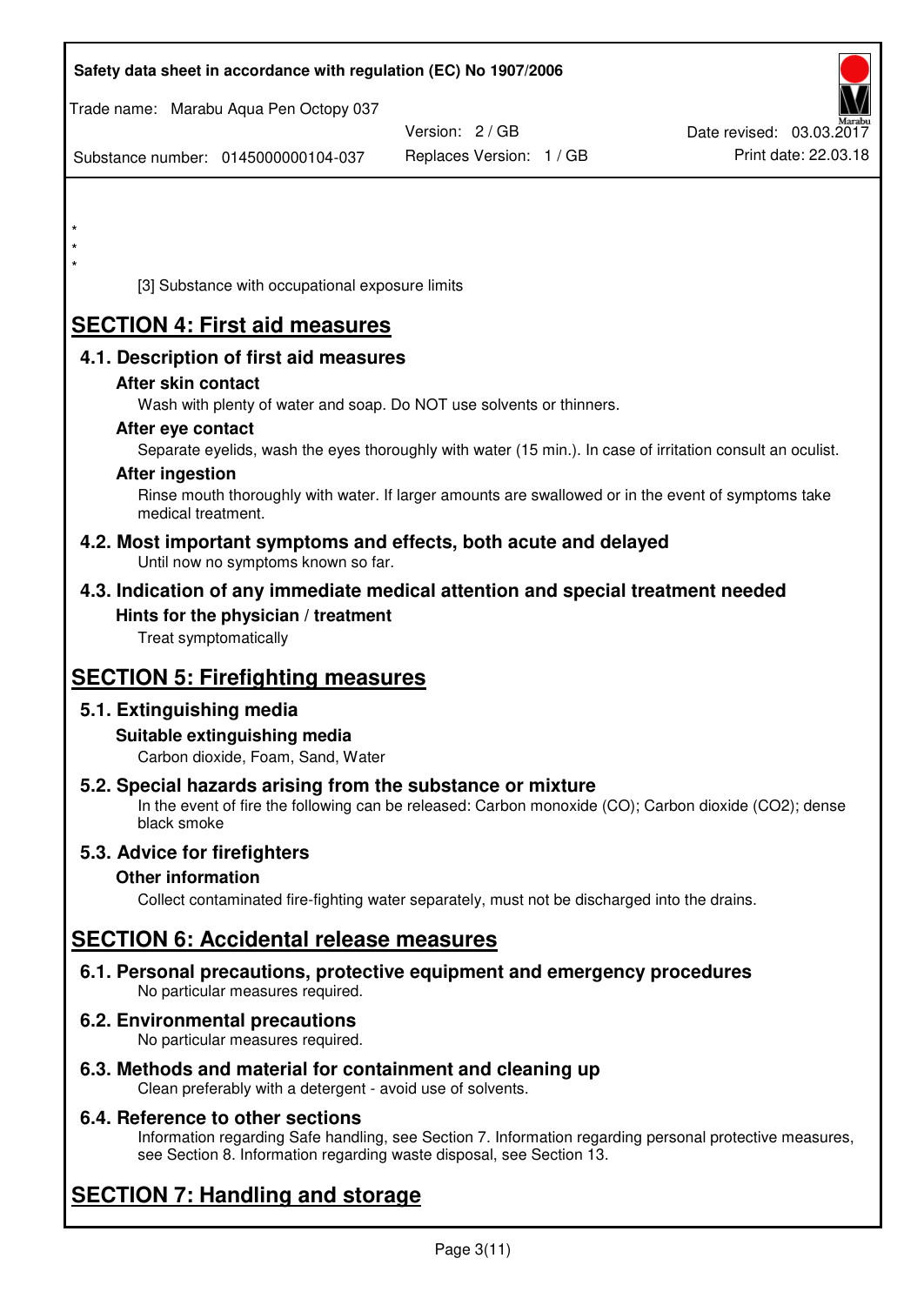| Safety data sheet in accordance with regulation (EC) No 1907/2006                                                                                                                               |                                                                                                                                                                                          |                                                  |
|-------------------------------------------------------------------------------------------------------------------------------------------------------------------------------------------------|------------------------------------------------------------------------------------------------------------------------------------------------------------------------------------------|--------------------------------------------------|
| Trade name: Marabu Aqua Pen Octopy 037                                                                                                                                                          |                                                                                                                                                                                          |                                                  |
| Substance number: 0145000000104-037                                                                                                                                                             | Version: 2/GB<br>Replaces Version: 1 / GB                                                                                                                                                | Date revised: 03.03.2017<br>Print date: 22.03.18 |
| 7.1. Precautions for safe handling<br><b>Advice on safe handling</b><br>Advice on protection against fire and explosion<br>No special measures required.<br>T <sub>2</sub><br>Temperature class | Avoid skin and eye contact. Smoking, eating and drinking shall be prohibited in application area.<br>Classification of fires / temperature class / Ignition group / Dust explosion class |                                                  |
| Requirements for storage rooms and vessels                                                                                                                                                      | 7.2. Conditions for safe storage, including any incompatibilities                                                                                                                        |                                                  |
| Store in frostfree conditions.                                                                                                                                                                  |                                                                                                                                                                                          |                                                  |
| Storage class according to TRGS 510<br>Storage class according to<br>$12 \overline{ }$<br><b>TRGS 510</b>                                                                                       | Non-combustible liquids                                                                                                                                                                  |                                                  |
| 7.3. Specific end use(s)<br>Paint                                                                                                                                                               |                                                                                                                                                                                          |                                                  |
| <b>SECTION 8: Exposure controls/personal protection</b>                                                                                                                                         |                                                                                                                                                                                          |                                                  |
| 8.1. Control parameters                                                                                                                                                                         |                                                                                                                                                                                          |                                                  |
| <b>Exposure limit values</b>                                                                                                                                                                    |                                                                                                                                                                                          |                                                  |
| <b>Ethanediol</b>                                                                                                                                                                               |                                                                                                                                                                                          |                                                  |
| List<br>Type                                                                                                                                                                                    | EH40<br><b>WEL</b>                                                                                                                                                                       |                                                  |
| Value<br>Skin resorption / sensibilisation: Sk;                                                                                                                                                 | 10<br>mg/m <sup>3</sup><br><b>Status: 2011</b>                                                                                                                                           |                                                  |
| Glycerol                                                                                                                                                                                        |                                                                                                                                                                                          |                                                  |
| List                                                                                                                                                                                            | EH40                                                                                                                                                                                     |                                                  |
| <b>Type</b><br>Value                                                                                                                                                                            | <b>WEL</b><br>10<br>mg/m <sup>3</sup>                                                                                                                                                    |                                                  |
| <b>Status: 2011</b>                                                                                                                                                                             |                                                                                                                                                                                          |                                                  |
| <b>Other information</b>                                                                                                                                                                        |                                                                                                                                                                                          |                                                  |
| There are not known any further control parameters.                                                                                                                                             |                                                                                                                                                                                          |                                                  |
| <b>Derived No/Minimal Effect Levels (DNEL/DMEL)</b>                                                                                                                                             |                                                                                                                                                                                          |                                                  |
| <b>Ethanediol</b><br>Type of value<br>Reference group<br>Duration of exposure<br>Route of exposure<br>Mode of action                                                                            | Derived No Effect Level (DNEL)<br>Worker<br>Long term<br>inhalative<br>Local effects                                                                                                     |                                                  |
| Concentration                                                                                                                                                                                   | 35                                                                                                                                                                                       | mg/m <sup>3</sup>                                |
| Type of value<br>Reference group<br>Duration of exposure<br>Route of exposure                                                                                                                   | Derived No Effect Level (DNEL)<br>Worker<br>Long term<br>dermal                                                                                                                          |                                                  |
| Mode of action<br>Concentration                                                                                                                                                                 | Systemic effects<br>106                                                                                                                                                                  | mg/kg                                            |
| Type of value<br>Reference group                                                                                                                                                                | Derived No Effect Level (DNEL)<br>Consumer                                                                                                                                               |                                                  |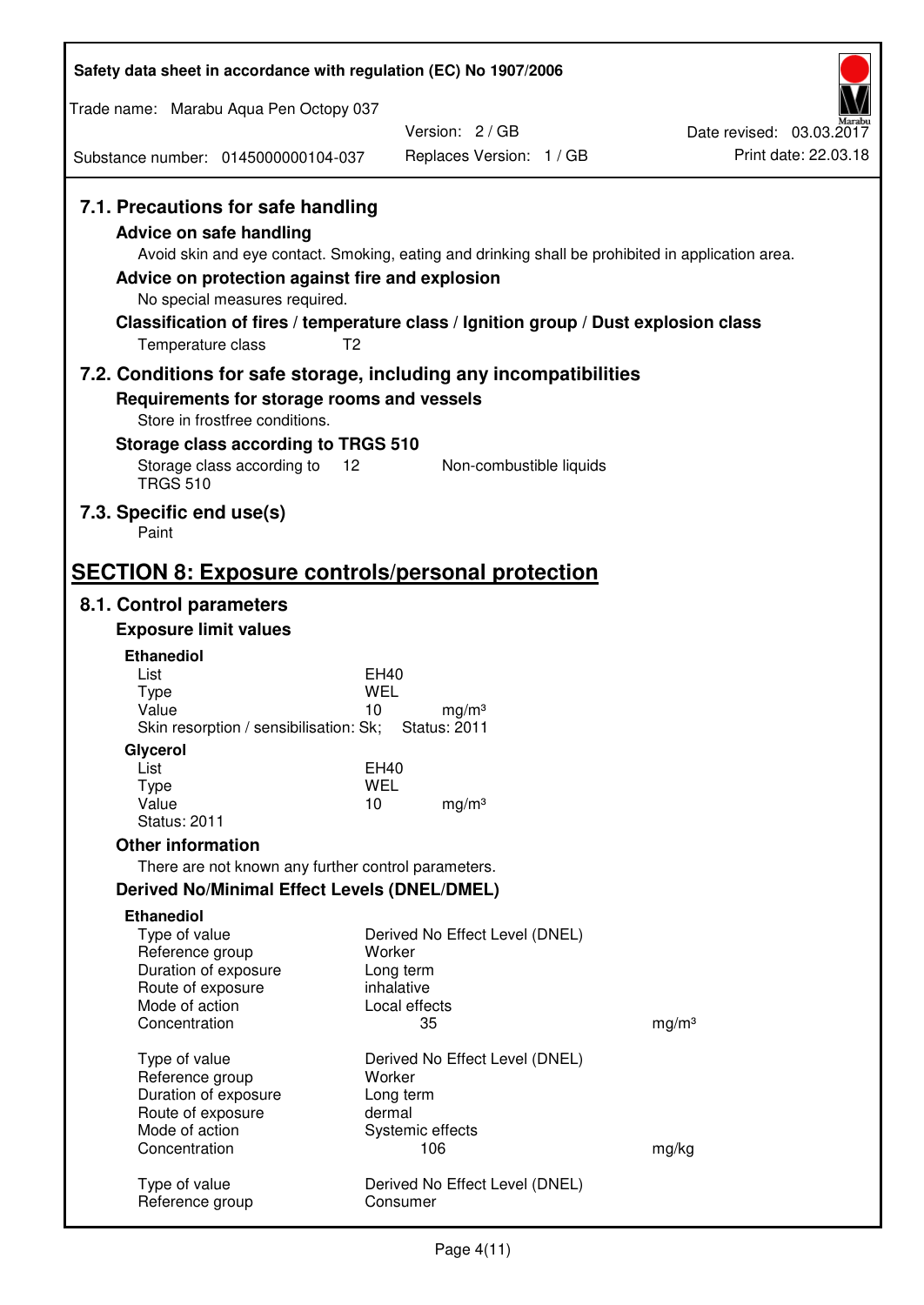| Safety data sheet in accordance with regulation (EC) No 1907/2006 |                                                                                                       |                                                  |  |  |  |
|-------------------------------------------------------------------|-------------------------------------------------------------------------------------------------------|--------------------------------------------------|--|--|--|
| Trade name: Marabu Aqua Pen Octopy 037                            | Version: 2 / GB                                                                                       |                                                  |  |  |  |
| Substance number: 0145000000104-037                               | Replaces Version: 1 / GB                                                                              | Date revised: 03.03.2017<br>Print date: 22.03.18 |  |  |  |
| Duration of exposure<br>Route of exposure                         | Long term<br>inhalative                                                                               |                                                  |  |  |  |
| Mode of action                                                    | Local effects                                                                                         |                                                  |  |  |  |
| Concentration                                                     | 7                                                                                                     | mg/m <sup>3</sup>                                |  |  |  |
| Type of value                                                     | Derived No Effect Level (DNEL)                                                                        |                                                  |  |  |  |
| Reference group                                                   | Consumer                                                                                              |                                                  |  |  |  |
| Duration of exposure                                              | Long term                                                                                             |                                                  |  |  |  |
| Route of exposure                                                 | dermal                                                                                                |                                                  |  |  |  |
| Mode of action                                                    | Systemic effects                                                                                      |                                                  |  |  |  |
| Concentration                                                     | 53                                                                                                    | mg/kg                                            |  |  |  |
| <b>Predicted No Effect Concentration (PNEC)</b>                   |                                                                                                       |                                                  |  |  |  |
| <b>Ethanediol</b>                                                 |                                                                                                       |                                                  |  |  |  |
| Type of value                                                     | <b>PNEC</b>                                                                                           |                                                  |  |  |  |
| <b>Type</b>                                                       | Freshwater                                                                                            |                                                  |  |  |  |
| Concentration                                                     | 10                                                                                                    | mg/l                                             |  |  |  |
| Type of value                                                     | <b>PNEC</b>                                                                                           |                                                  |  |  |  |
| <b>Type</b>                                                       | Saltwater                                                                                             |                                                  |  |  |  |
| Concentration                                                     | 1                                                                                                     | mg/l                                             |  |  |  |
| Type of value                                                     | <b>PNEC</b>                                                                                           |                                                  |  |  |  |
| <b>Type</b>                                                       | Water (intermittent release)                                                                          |                                                  |  |  |  |
| Concentration                                                     | 10                                                                                                    | mg/l                                             |  |  |  |
| Type of value                                                     | <b>PNEC</b>                                                                                           |                                                  |  |  |  |
| <b>Type</b>                                                       | Sewage treatment plant (STP)                                                                          |                                                  |  |  |  |
| Concentration                                                     | 199,5                                                                                                 | mg/l                                             |  |  |  |
| Type of value                                                     | <b>PNEC</b>                                                                                           |                                                  |  |  |  |
| Type                                                              | Freshwater sediment                                                                                   |                                                  |  |  |  |
| Concentration                                                     | 37                                                                                                    | mg/kg                                            |  |  |  |
| Type of value                                                     | <b>PNEC</b>                                                                                           |                                                  |  |  |  |
| Type                                                              | Marine sediment                                                                                       |                                                  |  |  |  |
| Concentration                                                     | 3,7                                                                                                   | mg/kg                                            |  |  |  |
| Type of value                                                     | <b>PNEC</b>                                                                                           |                                                  |  |  |  |
| <b>Type</b>                                                       | Soil                                                                                                  |                                                  |  |  |  |
| Concentration                                                     | 1,53                                                                                                  | mg/kg                                            |  |  |  |
| 8.2. Exposure controls                                            |                                                                                                       |                                                  |  |  |  |
| <b>Exposure controls</b>                                          |                                                                                                       |                                                  |  |  |  |
| Provide adequate ventilation.                                     |                                                                                                       |                                                  |  |  |  |
| <b>Respiratory protection</b>                                     |                                                                                                       |                                                  |  |  |  |
| Not necessary.                                                    |                                                                                                       |                                                  |  |  |  |
| <b>Hand protection</b>                                            |                                                                                                       |                                                  |  |  |  |
| Not necessary.                                                    |                                                                                                       |                                                  |  |  |  |
| In case of intensive contact wear protective gloves.              |                                                                                                       |                                                  |  |  |  |
| individual or combination of chemicals.                           | There is no one glove material or combination of materials that will give unlimited resistance to any |                                                  |  |  |  |
|                                                                   | For prolonged or repeated handling nitrile rubber gloves with textile undergloves are required.       |                                                  |  |  |  |
| Material thickness<br>$\, > \,$                                   | 0,5<br>mm                                                                                             |                                                  |  |  |  |
| Breakthrough time<br>$\,<\,$                                      | 30<br>min                                                                                             |                                                  |  |  |  |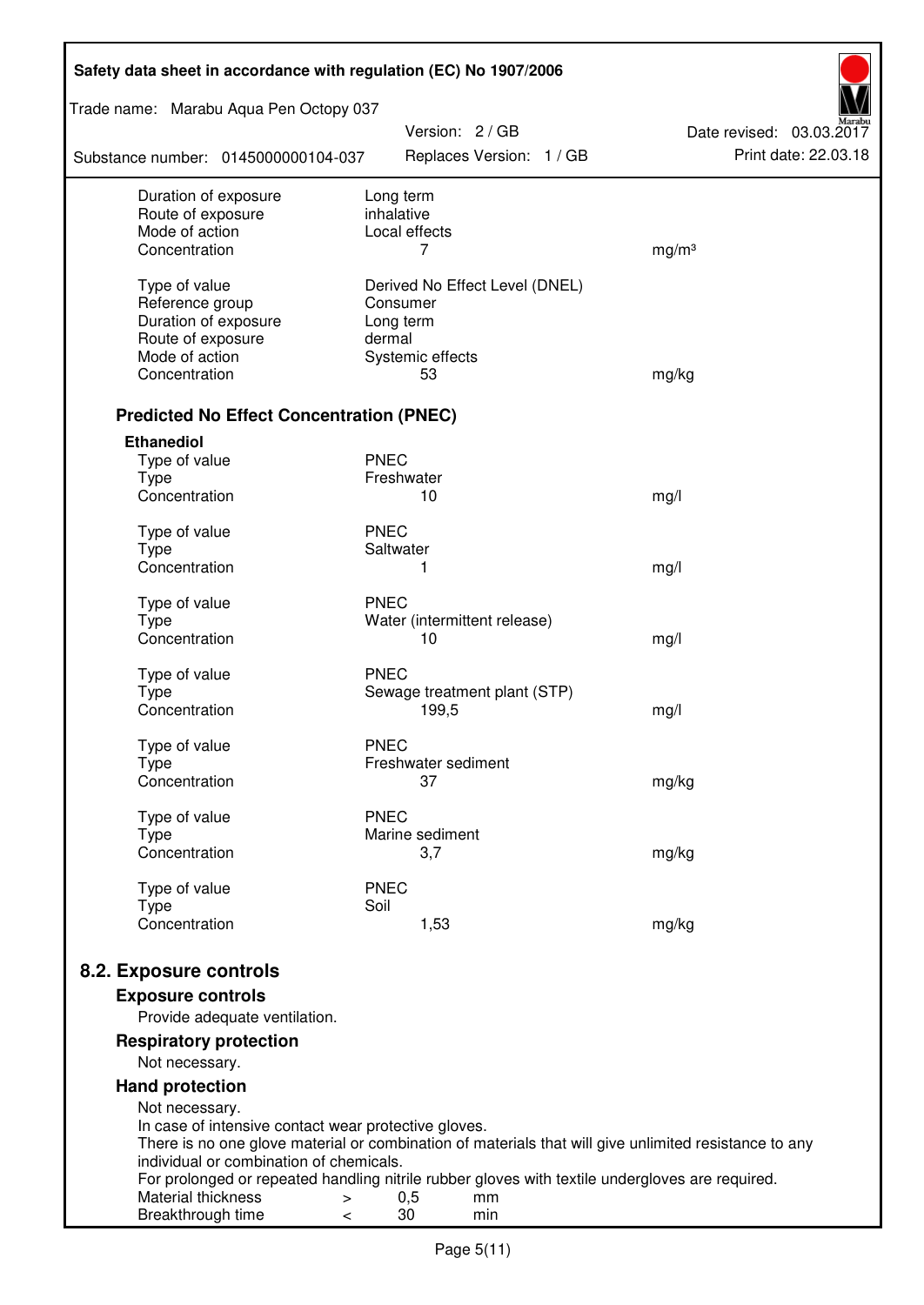| Safety data sheet in accordance with regulation (EC) No 1907/2006                                                                                                                                                                                                                                                                                                                                |                                 |                          |     |                                                                                                                                                                                                                                                                                                                    |
|--------------------------------------------------------------------------------------------------------------------------------------------------------------------------------------------------------------------------------------------------------------------------------------------------------------------------------------------------------------------------------------------------|---------------------------------|--------------------------|-----|--------------------------------------------------------------------------------------------------------------------------------------------------------------------------------------------------------------------------------------------------------------------------------------------------------------------|
| Trade name: Marabu Aqua Pen Octopy 037                                                                                                                                                                                                                                                                                                                                                           |                                 |                          |     |                                                                                                                                                                                                                                                                                                                    |
|                                                                                                                                                                                                                                                                                                                                                                                                  |                                 | Version: 2 / GB          |     | Date revised: 03.03.2017                                                                                                                                                                                                                                                                                           |
| Substance number: 0145000000104-037                                                                                                                                                                                                                                                                                                                                                              |                                 | Replaces Version: 1 / GB |     | Print date: 22.03.18                                                                                                                                                                                                                                                                                               |
| The breakthrough time must be greater than the end use time of the product.<br>replacement must be followed.<br>Gloves should be replaced regularly and if there is any sign of damage to the glove material.<br>Always ensure that gloves are free from defects and that they are stored and used correctly.<br>maintenance.<br>once exposure has occurred.<br>Eye protection<br>Not necessary. |                                 |                          |     | The instructions and information provided by the glove manufacturer on use, storage, maintenance and<br>The performance or effectiveness of the glove may be reduced by physical/ chemical damage and poor<br>Barrier creams may help to protect the exposed areas of the skin, they should however not be applied |
| <b>Body protection</b>                                                                                                                                                                                                                                                                                                                                                                           |                                 |                          |     |                                                                                                                                                                                                                                                                                                                    |
| Not applicable.                                                                                                                                                                                                                                                                                                                                                                                  |                                 |                          |     |                                                                                                                                                                                                                                                                                                                    |
| <b>SECTION 9: Physical and chemical properties</b>                                                                                                                                                                                                                                                                                                                                               |                                 |                          |     |                                                                                                                                                                                                                                                                                                                    |
|                                                                                                                                                                                                                                                                                                                                                                                                  |                                 |                          |     |                                                                                                                                                                                                                                                                                                                    |
| 9.1. Information on basic physical and chemical properties<br><b>Form</b>                                                                                                                                                                                                                                                                                                                        | liquid                          |                          |     |                                                                                                                                                                                                                                                                                                                    |
| <b>Colour</b>                                                                                                                                                                                                                                                                                                                                                                                    | coloured                        |                          |     |                                                                                                                                                                                                                                                                                                                    |
| <b>Odour</b>                                                                                                                                                                                                                                                                                                                                                                                     | odourless                       |                          |     |                                                                                                                                                                                                                                                                                                                    |
| <b>Odour threshold</b>                                                                                                                                                                                                                                                                                                                                                                           |                                 |                          |     |                                                                                                                                                                                                                                                                                                                    |
| Remarks                                                                                                                                                                                                                                                                                                                                                                                          | No data available               |                          |     |                                                                                                                                                                                                                                                                                                                    |
| <b>Melting point</b>                                                                                                                                                                                                                                                                                                                                                                             |                                 |                          |     |                                                                                                                                                                                                                                                                                                                    |
| Remarks                                                                                                                                                                                                                                                                                                                                                                                          | not determined                  |                          |     |                                                                                                                                                                                                                                                                                                                    |
| <b>Freezing point</b>                                                                                                                                                                                                                                                                                                                                                                            |                                 |                          |     |                                                                                                                                                                                                                                                                                                                    |
| Remarks                                                                                                                                                                                                                                                                                                                                                                                          | not determined                  |                          |     |                                                                                                                                                                                                                                                                                                                    |
| Initial boiling point and boiling range                                                                                                                                                                                                                                                                                                                                                          |                                 |                          |     |                                                                                                                                                                                                                                                                                                                    |
| Value                                                                                                                                                                                                                                                                                                                                                                                            | appr. 100                       |                          |     | $\rm ^{\circ}C$                                                                                                                                                                                                                                                                                                    |
| Pressure                                                                                                                                                                                                                                                                                                                                                                                         |                                 | 1.013                    | hPa |                                                                                                                                                                                                                                                                                                                    |
| Source                                                                                                                                                                                                                                                                                                                                                                                           | Literature value                |                          |     |                                                                                                                                                                                                                                                                                                                    |
| <b>Flash point</b>                                                                                                                                                                                                                                                                                                                                                                               |                                 |                          |     |                                                                                                                                                                                                                                                                                                                    |
| Remarks                                                                                                                                                                                                                                                                                                                                                                                          | Not applicable                  |                          |     |                                                                                                                                                                                                                                                                                                                    |
| Evaporation rate (ether $= 1$ ) :                                                                                                                                                                                                                                                                                                                                                                |                                 |                          |     |                                                                                                                                                                                                                                                                                                                    |
| Remarks                                                                                                                                                                                                                                                                                                                                                                                          | not determined                  |                          |     |                                                                                                                                                                                                                                                                                                                    |
| Flammability (solid, gas)                                                                                                                                                                                                                                                                                                                                                                        |                                 |                          |     |                                                                                                                                                                                                                                                                                                                    |
| Not applicable                                                                                                                                                                                                                                                                                                                                                                                   |                                 |                          |     |                                                                                                                                                                                                                                                                                                                    |
| Upper/lower flammability or explosive limits                                                                                                                                                                                                                                                                                                                                                     |                                 |                          |     |                                                                                                                                                                                                                                                                                                                    |
| Lower explosion limit                                                                                                                                                                                                                                                                                                                                                                            | 3,2<br>appr.                    |                          |     | $%$ $(V)$                                                                                                                                                                                                                                                                                                          |
| Upper explosion limit<br>Source                                                                                                                                                                                                                                                                                                                                                                  | 53<br>appr.<br>Literature value |                          |     | $%$ (V)                                                                                                                                                                                                                                                                                                            |
| Vapour pressure                                                                                                                                                                                                                                                                                                                                                                                  |                                 |                          |     |                                                                                                                                                                                                                                                                                                                    |
| Value                                                                                                                                                                                                                                                                                                                                                                                            | 23<br>appr.                     |                          |     | hPa                                                                                                                                                                                                                                                                                                                |
| Temperature                                                                                                                                                                                                                                                                                                                                                                                      | 20                              |                          | °C  |                                                                                                                                                                                                                                                                                                                    |
| Method                                                                                                                                                                                                                                                                                                                                                                                           | Value taken from the literature |                          |     |                                                                                                                                                                                                                                                                                                                    |
| <b>Vapour density</b>                                                                                                                                                                                                                                                                                                                                                                            |                                 |                          |     |                                                                                                                                                                                                                                                                                                                    |
| Remarks                                                                                                                                                                                                                                                                                                                                                                                          | not determined                  |                          |     |                                                                                                                                                                                                                                                                                                                    |
| <b>Density</b>                                                                                                                                                                                                                                                                                                                                                                                   |                                 |                          |     |                                                                                                                                                                                                                                                                                                                    |
| Remarks                                                                                                                                                                                                                                                                                                                                                                                          | not determined                  |                          |     |                                                                                                                                                                                                                                                                                                                    |
| Solubility in water                                                                                                                                                                                                                                                                                                                                                                              |                                 |                          |     |                                                                                                                                                                                                                                                                                                                    |
| Remarks                                                                                                                                                                                                                                                                                                                                                                                          | miscible                        |                          |     |                                                                                                                                                                                                                                                                                                                    |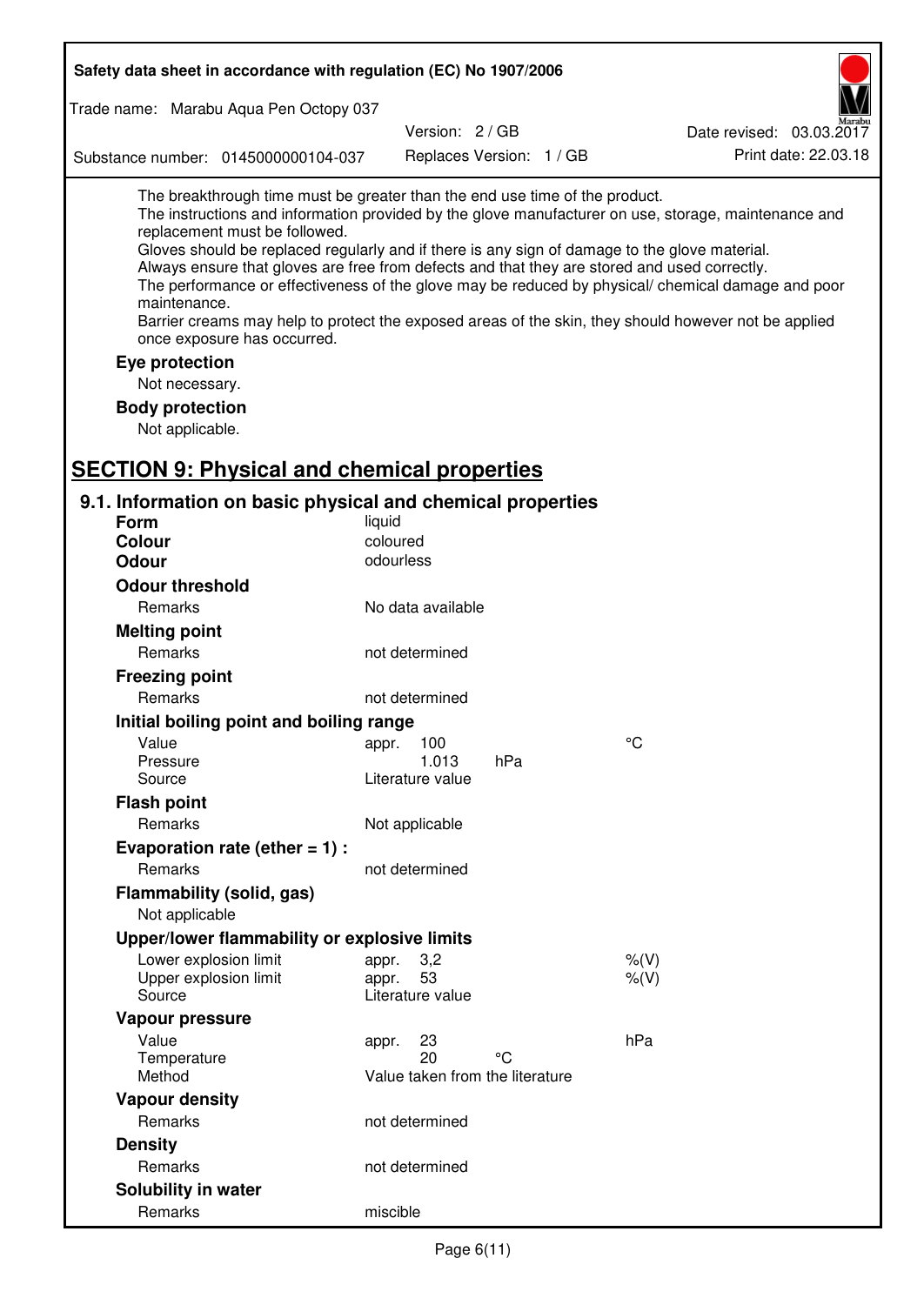| Safety data sheet in accordance with regulation (EC) No 1907/2006                    |       |                                                                   |    |                                                  |  |
|--------------------------------------------------------------------------------------|-------|-------------------------------------------------------------------|----|--------------------------------------------------|--|
| Trade name: Marabu Aqua Pen Octopy 037                                               |       |                                                                   |    |                                                  |  |
| Substance number: 0145000000104-037                                                  |       | Version: 2 / GB<br>Replaces Version: 1 / GB                       |    | Date revised: 03.03.2017<br>Print date: 22.03.18 |  |
| Ignition temperature                                                                 |       |                                                                   |    |                                                  |  |
| Value                                                                                | appr. | 410<br>Literature value                                           | °C |                                                  |  |
| Source<br><b>Viscosity</b>                                                           |       |                                                                   |    |                                                  |  |
| Remarks                                                                              |       |                                                                   |    |                                                  |  |
| Remarks                                                                              |       | not determined                                                    |    |                                                  |  |
| 9.2. Other information                                                               |       |                                                                   |    |                                                  |  |
| <b>Other information</b>                                                             |       |                                                                   |    |                                                  |  |
| None known                                                                           |       |                                                                   |    |                                                  |  |
| <b>SECTION 10: Stability and reactivity</b>                                          |       |                                                                   |    |                                                  |  |
| 10.1. Reactivity<br>None                                                             |       |                                                                   |    |                                                  |  |
| 10.2. Chemical stability<br>No hazardous reactions known.                            |       |                                                                   |    |                                                  |  |
| 10.3. Possibility of hazardous reactions                                             |       |                                                                   |    |                                                  |  |
| No hazardous reactions known.                                                        |       |                                                                   |    |                                                  |  |
| 10.4. Conditions to avoid<br>No hazardous reactions known.                           |       |                                                                   |    |                                                  |  |
| 10.5. Incompatible materials<br>None                                                 |       |                                                                   |    |                                                  |  |
| 10.6. Hazardous decomposition products<br>No hazardous decomposition products known. |       |                                                                   |    |                                                  |  |
| <b>SECTION 11: Toxicological information</b>                                         |       |                                                                   |    |                                                  |  |
| 11.1. Information on toxicological effects                                           |       |                                                                   |    |                                                  |  |
| <b>Acute oral toxicity</b>                                                           |       |                                                                   |    |                                                  |  |
| Remarks                                                                              |       | Based on available data, the classification criteria are not met. |    |                                                  |  |
| <b>Acute dermal toxicity</b><br>Remarks                                              |       | Based on available data, the classification criteria are not met. |    |                                                  |  |
| <b>Acute inhalational toxicity</b>                                                   |       |                                                                   |    |                                                  |  |
| Remarks                                                                              |       | Based on available data, the classification criteria are not met. |    |                                                  |  |
| <b>Skin corrosion/irritation</b>                                                     |       |                                                                   |    |                                                  |  |
| Remarks                                                                              |       | Based on available data, the classification criteria are not met. |    |                                                  |  |
| Serious eye damage/irritation                                                        |       |                                                                   |    |                                                  |  |
| Remarks                                                                              |       | Based on available data, the classification criteria are not met. |    |                                                  |  |
| <b>Sensitization</b>                                                                 |       |                                                                   |    |                                                  |  |
| Remarks                                                                              |       | Based on available data, the classification criteria are not met. |    |                                                  |  |
| <b>Mutagenicity</b><br>Remarks                                                       |       | Based on available data, the classification criteria are not met. |    |                                                  |  |
| <b>Reproductive toxicity</b>                                                         |       |                                                                   |    |                                                  |  |
| Remarks                                                                              |       | Based on available data, the classification criteria are not met. |    |                                                  |  |
| Carcinogenicity                                                                      |       |                                                                   |    |                                                  |  |
| Remarks                                                                              |       | Based on available data, the classification criteria are not met. |    |                                                  |  |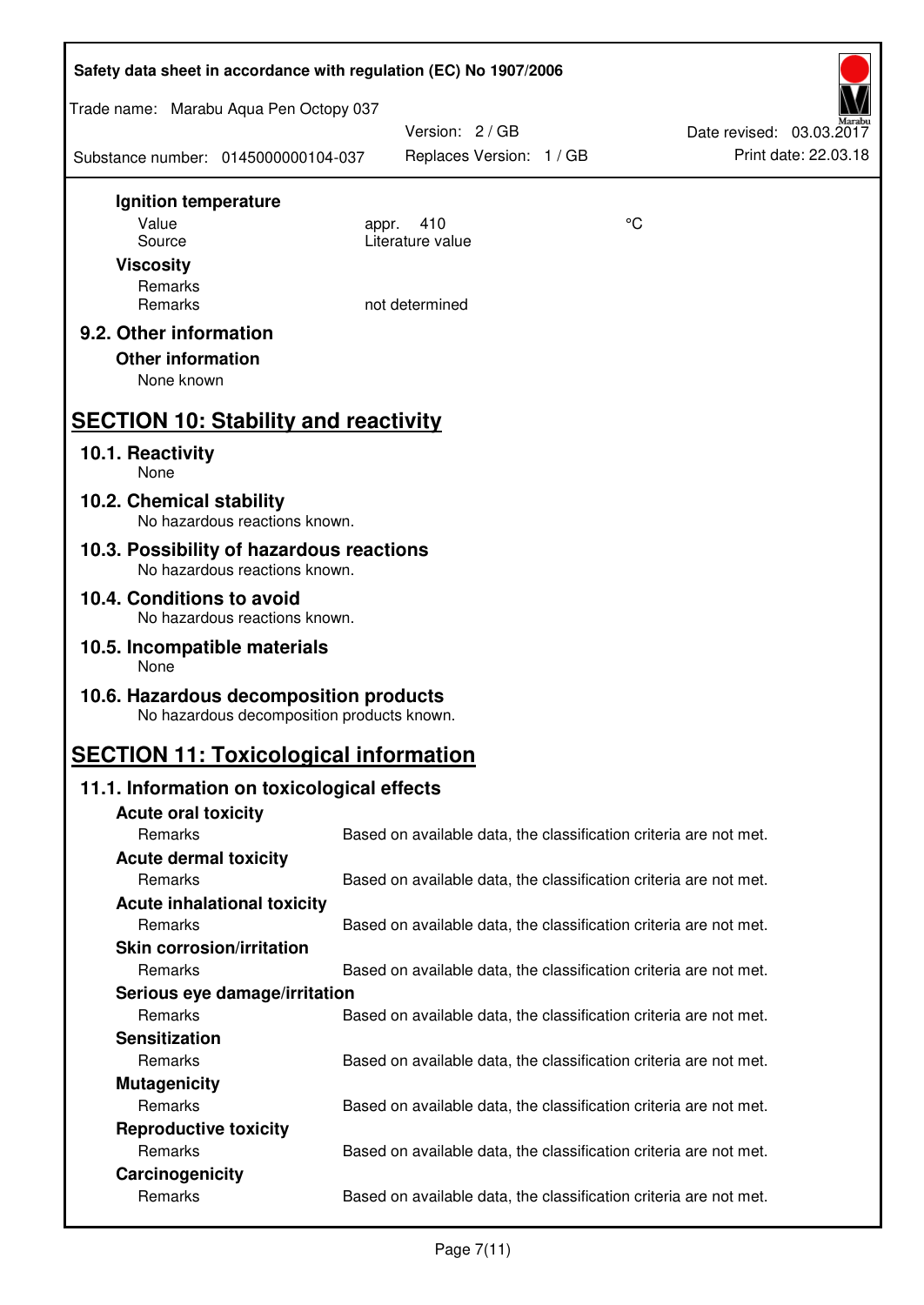#### **Safety data sheet in accordance with regulation (EC) No 1907/2006**

Trade name: Marabu Aqua Pen Octopy 037

Version: 2 / GB

Replaces Version: 1 / GB Print date: 22.03.18 Date revised: 03.03.2017

Substance number: 0145000000104-037

## **Specific Target Organ Toxicity (STOT)**

**Single exposure** 

Based on available data, the classification criteria are not met.

**Repeated exposure** 

Remarks Based on available data, the classification criteria are not met.

#### **Aspiration hazard**

Based on available data, the classification criteria are not met.

#### **Experience in practice**

Provided all the recommended protective and safety precautions are taken, experience shows that no risk to health can be expected.

#### **Other information**

There are no data available on the mixture itself. The mixture has been assessed following the additivity method of the GHS/CLP Regulation (EC) No 1272/2008.

# **SECTION 12: Ecological information**

## **12.1. Toxicity**

#### **General information**

There are no data available on the mixture itself.Do not allow to enter drains or water courses.The mixture has been assessed following the summation method of the CLP Regulation (EC) No 1272/2008 and is not classified as dangerous for the environment.

## **12.2. Persistence and degradability**

#### **General information**

There are no data available on the mixture itself.

#### **12.3. Bioaccumulative potential**

#### **General information**

There are no data available on the mixture itself.

#### **12.4. Mobility in soil**

#### **General information**

There are no data available on the mixture itself.

**12.5. Results of PBT and vPvB assessment** 

#### **General information**

There are no data available on the mixture itself.

#### **12.6. Other adverse effects**

#### **General information**

There are no data available on the mixture itself.

## **SECTION 13: Disposal considerations**

## **13.1. Waste treatment methods**

#### **Disposal recommendations for the product**

The product can be placed with other household refuse. Small residues in containers can be washed-out with water and put into the drainage system.

#### **Disposal recommendations for packaging**

Packaging that cannot be cleaned should be disposed off as product waste. Completely emptied packagings can be given for recycling.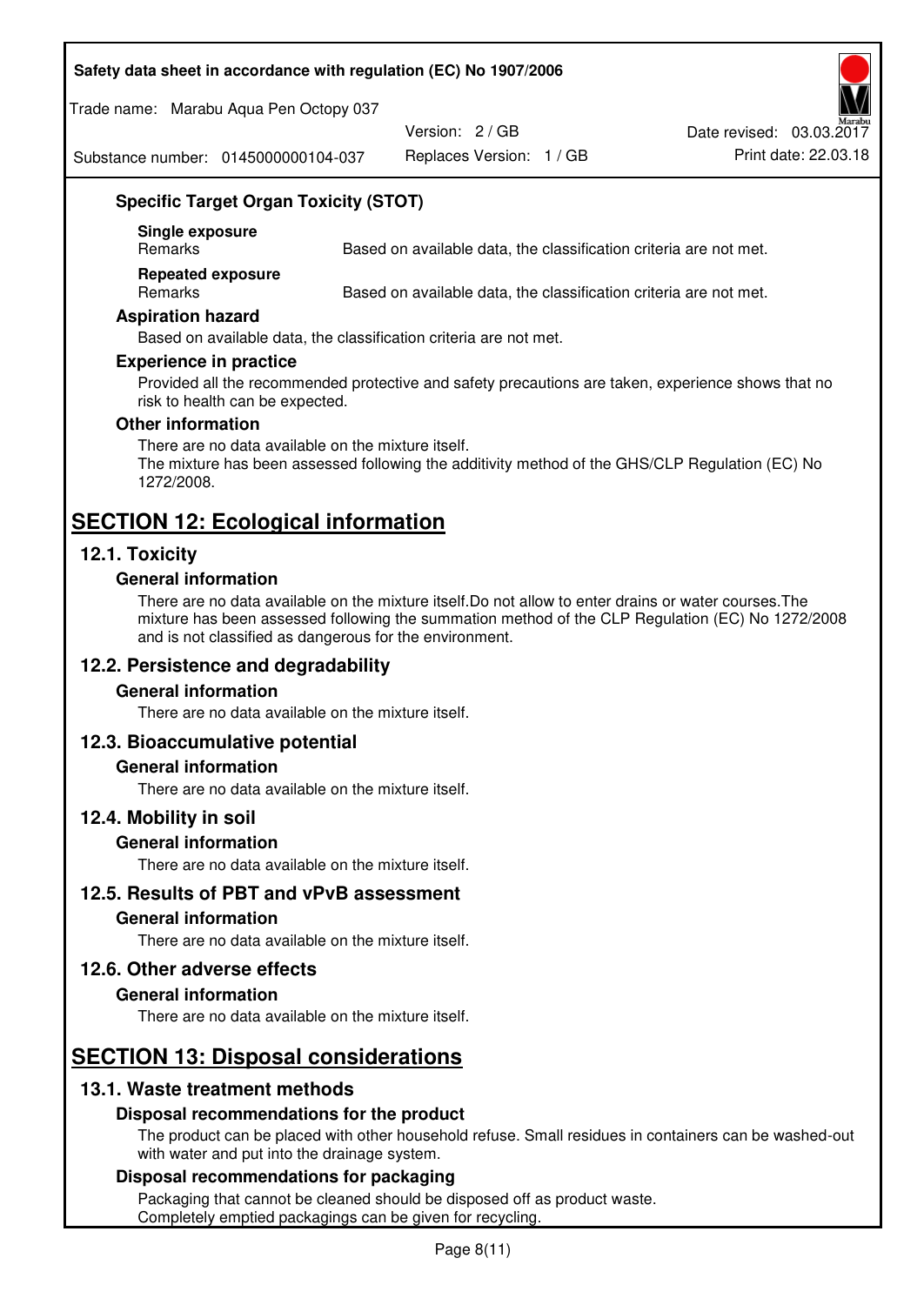| Safety data sheet in accordance with regulation (EC) No 1907/2006                                                                                                                           |                                                                                                       |                          |
|---------------------------------------------------------------------------------------------------------------------------------------------------------------------------------------------|-------------------------------------------------------------------------------------------------------|--------------------------|
| Trade name: Marabu Aqua Pen Octopy 037                                                                                                                                                      |                                                                                                       |                          |
|                                                                                                                                                                                             | Version: 2 / GB                                                                                       | Date revised: 03.03.2017 |
| Substance number: 0145000000104-037                                                                                                                                                         | Replaces Version: 1 / GB                                                                              | Print date: 22.03.18     |
| <b>SECTION 14: Transport information</b>                                                                                                                                                    |                                                                                                       |                          |
| <b>Land transport ADR/RID</b>                                                                                                                                                               |                                                                                                       |                          |
| Non-dangerous goods<br>14.1. UN number                                                                                                                                                      |                                                                                                       |                          |
| $UN -$<br>14.2. UN proper shipping name                                                                                                                                                     |                                                                                                       |                          |
| 14.3. Transport hazard class(es)                                                                                                                                                            |                                                                                                       |                          |
| Class                                                                                                                                                                                       |                                                                                                       |                          |
| Label                                                                                                                                                                                       |                                                                                                       |                          |
| 14.4. Packing group<br>Packing group                                                                                                                                                        |                                                                                                       |                          |
| Transport category<br>0                                                                                                                                                                     |                                                                                                       |                          |
| 14.5. Environmental hazards                                                                                                                                                                 |                                                                                                       |                          |
| <b>Marine transport IMDG/GGVSee</b><br>14.1. UN number<br>$UN -$<br>14.2. UN proper shipping name                                                                                           | The product does not constitute a hazardous substance in sea transport.                               |                          |
| 14.3. Transport hazard class(es)                                                                                                                                                            |                                                                                                       |                          |
| Class                                                                                                                                                                                       |                                                                                                       |                          |
| Subsidiary risk                                                                                                                                                                             |                                                                                                       |                          |
| 14.4. Packing group<br>Packing group                                                                                                                                                        |                                                                                                       |                          |
| 14.5. Environmental hazards                                                                                                                                                                 |                                                                                                       |                          |
| no                                                                                                                                                                                          |                                                                                                       |                          |
| <b>Air transport ICAO/IATA</b>                                                                                                                                                              | The product does not constitute a hazardous substance in air transport.                               |                          |
| 14.1. UN number<br>$UN -$                                                                                                                                                                   |                                                                                                       |                          |
| 14.2. UN proper shipping name                                                                                                                                                               |                                                                                                       |                          |
| 14.3. Transport hazard class(es)                                                                                                                                                            |                                                                                                       |                          |
| Class                                                                                                                                                                                       |                                                                                                       |                          |
| Subsidiary risk                                                                                                                                                                             |                                                                                                       |                          |
| 14.4. Packing group<br>Packing group                                                                                                                                                        |                                                                                                       |                          |
| 14.5. Environmental hazards                                                                                                                                                                 |                                                                                                       |                          |
| Information for all modes of transport<br>14.6. Special precautions for user<br>Transport within the user's premises:<br>Always transport in closed containers that are upright and secure. | Ensure that persons transporting the product know what to do in the event of an accident or spillage. |                          |
| <b>Other information</b>                                                                                                                                                                    |                                                                                                       |                          |
| 14.7. Transport in bulk according to Annex II of Marpol and the IBC Code<br>no                                                                                                              |                                                                                                       |                          |
| <b>SECTION 15: Regulatory information ***</b>                                                                                                                                               |                                                                                                       |                          |
| 15.1. Safety, health and environmental regulations/legislation specific for the substance                                                                                                   |                                                                                                       |                          |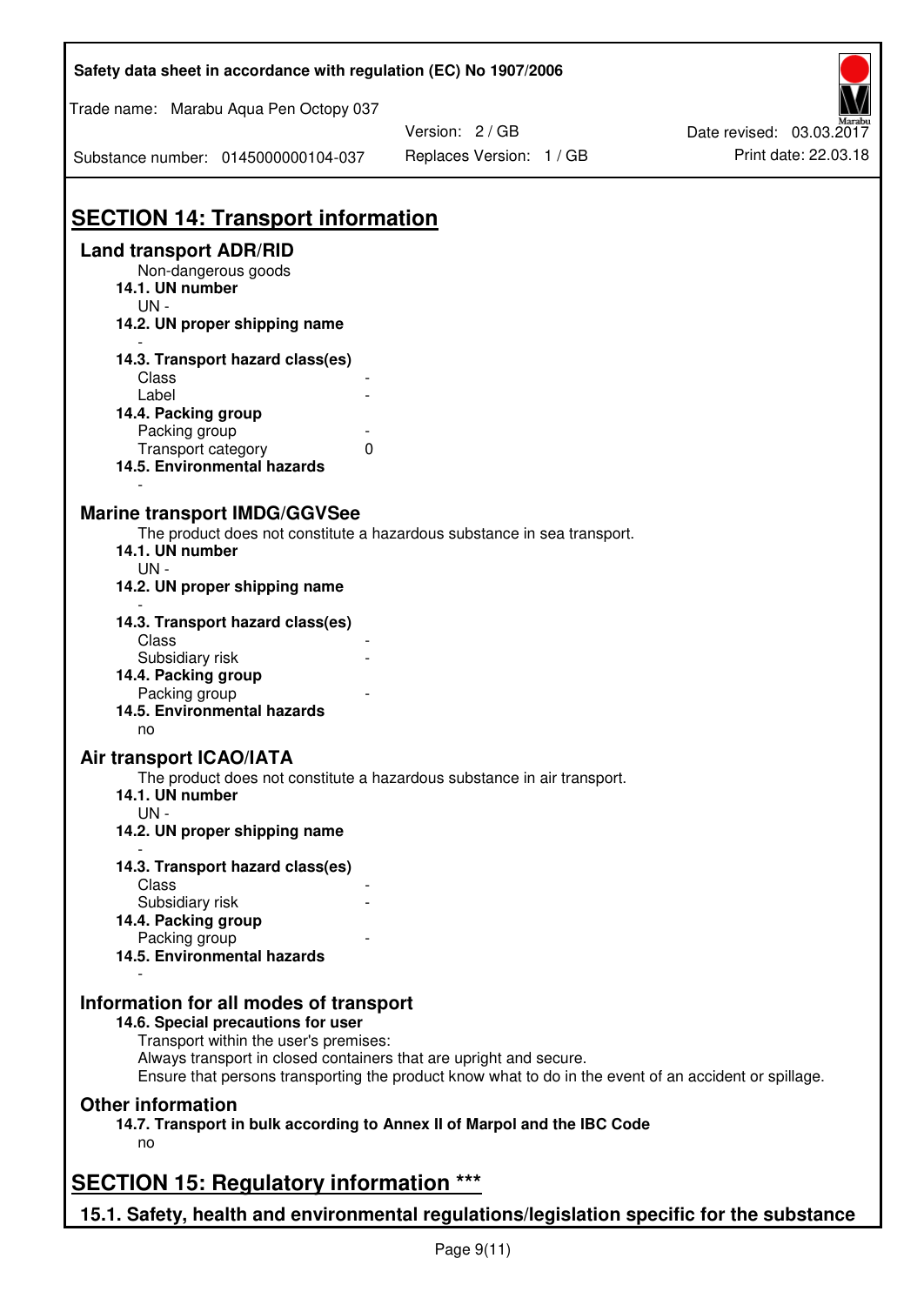|                                     | Safety data sheet in accordance with regulation (EC) No 1907/2006                                                                                                                                                                                                                                                                                                                                                                                                 |                                                                                      |      |                                                                                                                                                                                                                                                                                                                                                                                                                  |
|-------------------------------------|-------------------------------------------------------------------------------------------------------------------------------------------------------------------------------------------------------------------------------------------------------------------------------------------------------------------------------------------------------------------------------------------------------------------------------------------------------------------|--------------------------------------------------------------------------------------|------|------------------------------------------------------------------------------------------------------------------------------------------------------------------------------------------------------------------------------------------------------------------------------------------------------------------------------------------------------------------------------------------------------------------|
|                                     | Trade name: Marabu Aqua Pen Octopy 037                                                                                                                                                                                                                                                                                                                                                                                                                            |                                                                                      |      |                                                                                                                                                                                                                                                                                                                                                                                                                  |
|                                     |                                                                                                                                                                                                                                                                                                                                                                                                                                                                   | Version: 2 / GB                                                                      |      | Date revised: 03.03.2017                                                                                                                                                                                                                                                                                                                                                                                         |
| Substance number: 0145000000104-037 |                                                                                                                                                                                                                                                                                                                                                                                                                                                                   | Replaces Version: 1 / GB                                                             |      | Print date: 22.03.18                                                                                                                                                                                                                                                                                                                                                                                             |
| or mixture                          |                                                                                                                                                                                                                                                                                                                                                                                                                                                                   |                                                                                      |      |                                                                                                                                                                                                                                                                                                                                                                                                                  |
| <b>VOC ***</b>                      |                                                                                                                                                                                                                                                                                                                                                                                                                                                                   |                                                                                      |      |                                                                                                                                                                                                                                                                                                                                                                                                                  |
| VOC (EU)                            |                                                                                                                                                                                                                                                                                                                                                                                                                                                                   | $\mathbf 0$                                                                          | $\%$ |                                                                                                                                                                                                                                                                                                                                                                                                                  |
| <b>Other information</b>            |                                                                                                                                                                                                                                                                                                                                                                                                                                                                   |                                                                                      |      |                                                                                                                                                                                                                                                                                                                                                                                                                  |
|                                     | All components are contained in the TSCA inventory or exempted.<br>All components are contained in the AICS inventory.<br>All components are contained in the PICCS inventory.<br>All components are contained in the DSL inventory.<br>All components are contained in the IECSC inventory.<br>All components are contained in the NZIOC inventory.<br>All components are contained in the ENCS inventory.<br>All components are contained in the ECL inventory. |                                                                                      |      |                                                                                                                                                                                                                                                                                                                                                                                                                  |
|                                     | 15.2. Chemical safety assessment<br>For this preparation a chemical safety assessment has not been carried out.                                                                                                                                                                                                                                                                                                                                                   |                                                                                      |      |                                                                                                                                                                                                                                                                                                                                                                                                                  |
|                                     | <b>SECTION 16: Other information</b>                                                                                                                                                                                                                                                                                                                                                                                                                              |                                                                                      |      |                                                                                                                                                                                                                                                                                                                                                                                                                  |
|                                     | Hazard statements listed in Chapter 3                                                                                                                                                                                                                                                                                                                                                                                                                             |                                                                                      |      |                                                                                                                                                                                                                                                                                                                                                                                                                  |
| H301                                |                                                                                                                                                                                                                                                                                                                                                                                                                                                                   | Toxic if swallowed.                                                                  |      |                                                                                                                                                                                                                                                                                                                                                                                                                  |
| H302                                |                                                                                                                                                                                                                                                                                                                                                                                                                                                                   | Harmful if swallowed.                                                                |      |                                                                                                                                                                                                                                                                                                                                                                                                                  |
| H311<br>H312                        |                                                                                                                                                                                                                                                                                                                                                                                                                                                                   | Toxic in contact with skin.<br>Harmful in contact with skin.                         |      |                                                                                                                                                                                                                                                                                                                                                                                                                  |
| H314                                |                                                                                                                                                                                                                                                                                                                                                                                                                                                                   | Causes severe skin burns and eye damage.                                             |      |                                                                                                                                                                                                                                                                                                                                                                                                                  |
| H <sub>315</sub>                    |                                                                                                                                                                                                                                                                                                                                                                                                                                                                   | Causes skin irritation.                                                              |      |                                                                                                                                                                                                                                                                                                                                                                                                                  |
| H317                                |                                                                                                                                                                                                                                                                                                                                                                                                                                                                   | May cause an allergic skin reaction.                                                 |      |                                                                                                                                                                                                                                                                                                                                                                                                                  |
| H318                                |                                                                                                                                                                                                                                                                                                                                                                                                                                                                   | Causes serious eye damage.                                                           |      |                                                                                                                                                                                                                                                                                                                                                                                                                  |
| H331                                |                                                                                                                                                                                                                                                                                                                                                                                                                                                                   | Toxic if inhaled.                                                                    |      |                                                                                                                                                                                                                                                                                                                                                                                                                  |
| H335                                |                                                                                                                                                                                                                                                                                                                                                                                                                                                                   | May cause respiratory irritation.                                                    |      |                                                                                                                                                                                                                                                                                                                                                                                                                  |
| H373                                |                                                                                                                                                                                                                                                                                                                                                                                                                                                                   |                                                                                      |      | May cause damage to organs through prolonged or repeated exposure:                                                                                                                                                                                                                                                                                                                                               |
| H400<br>H410                        |                                                                                                                                                                                                                                                                                                                                                                                                                                                                   | Very toxic to aquatic life.<br>Very toxic to aquatic life with long lasting effects. |      |                                                                                                                                                                                                                                                                                                                                                                                                                  |
|                                     |                                                                                                                                                                                                                                                                                                                                                                                                                                                                   |                                                                                      |      |                                                                                                                                                                                                                                                                                                                                                                                                                  |
| Acute Tox. 3                        | <b>CLP categories listed in Chapter 3</b>                                                                                                                                                                                                                                                                                                                                                                                                                         | Acute toxicity, Category 3                                                           |      |                                                                                                                                                                                                                                                                                                                                                                                                                  |
| Acute Tox. 4                        |                                                                                                                                                                                                                                                                                                                                                                                                                                                                   | Acute toxicity, Category 4                                                           |      |                                                                                                                                                                                                                                                                                                                                                                                                                  |
| Aquatic Acute 1                     |                                                                                                                                                                                                                                                                                                                                                                                                                                                                   |                                                                                      |      | Hazardous to the aquatic environment, acute, Category 1                                                                                                                                                                                                                                                                                                                                                          |
| Aquatic Chronic 1                   |                                                                                                                                                                                                                                                                                                                                                                                                                                                                   |                                                                                      |      | Hazardous to the aquatic environment, chronic, Category 1                                                                                                                                                                                                                                                                                                                                                        |
| Eye Dam. 1                          |                                                                                                                                                                                                                                                                                                                                                                                                                                                                   | Serious eye damage, Category 1                                                       |      |                                                                                                                                                                                                                                                                                                                                                                                                                  |
| Skin Corr. 1B                       |                                                                                                                                                                                                                                                                                                                                                                                                                                                                   | Skin corrosion, Category 1B                                                          |      |                                                                                                                                                                                                                                                                                                                                                                                                                  |
| Skin Irrit. 2<br>Skin Sens. 1       |                                                                                                                                                                                                                                                                                                                                                                                                                                                                   | Skin irritation, Category 2                                                          |      |                                                                                                                                                                                                                                                                                                                                                                                                                  |
| STOT RE 2                           |                                                                                                                                                                                                                                                                                                                                                                                                                                                                   | Skin sensitization, Category 1                                                       |      | Specific target organ toxicity - repeated exposure, Category 2                                                                                                                                                                                                                                                                                                                                                   |
| STOT SE3                            |                                                                                                                                                                                                                                                                                                                                                                                                                                                                   |                                                                                      |      | Specific target organ toxicity - single exposure, Category 3                                                                                                                                                                                                                                                                                                                                                     |
|                                     | <b>Supplemental information</b>                                                                                                                                                                                                                                                                                                                                                                                                                                   |                                                                                      |      |                                                                                                                                                                                                                                                                                                                                                                                                                  |
| legislation.                        |                                                                                                                                                                                                                                                                                                                                                                                                                                                                   |                                                                                      |      | Relevant changes compared with the previous version of the safety data sheet are marked with: ***<br>This information is based on our present state of knowledge. However, it should not constitute a<br>guarantee for any specific product properties and shall not establish a legally valid relationship.<br>The information in this Safety Data Sheet is based on the present state of knowledge and current |
|                                     | construed as any guarantee of technical performance or suitability for particular applications.                                                                                                                                                                                                                                                                                                                                                                   |                                                                                      |      | It provides guidance on health, safety and environmental aspects of the product and should not be<br>The product should not be used for purposes other than those shown in Section 1 without first referring                                                                                                                                                                                                     |
|                                     | to the supplier and obtaining written handling instructions.                                                                                                                                                                                                                                                                                                                                                                                                      |                                                                                      |      | As the specific conditions of use of the product are outside the supplier's control, the user is responsible                                                                                                                                                                                                                                                                                                     |
|                                     | for ensuring that the requirements of relevant legislation are complied with.                                                                                                                                                                                                                                                                                                                                                                                     |                                                                                      |      | The information contained in this safety data sheet does not constitute the user's own assessment of                                                                                                                                                                                                                                                                                                             |